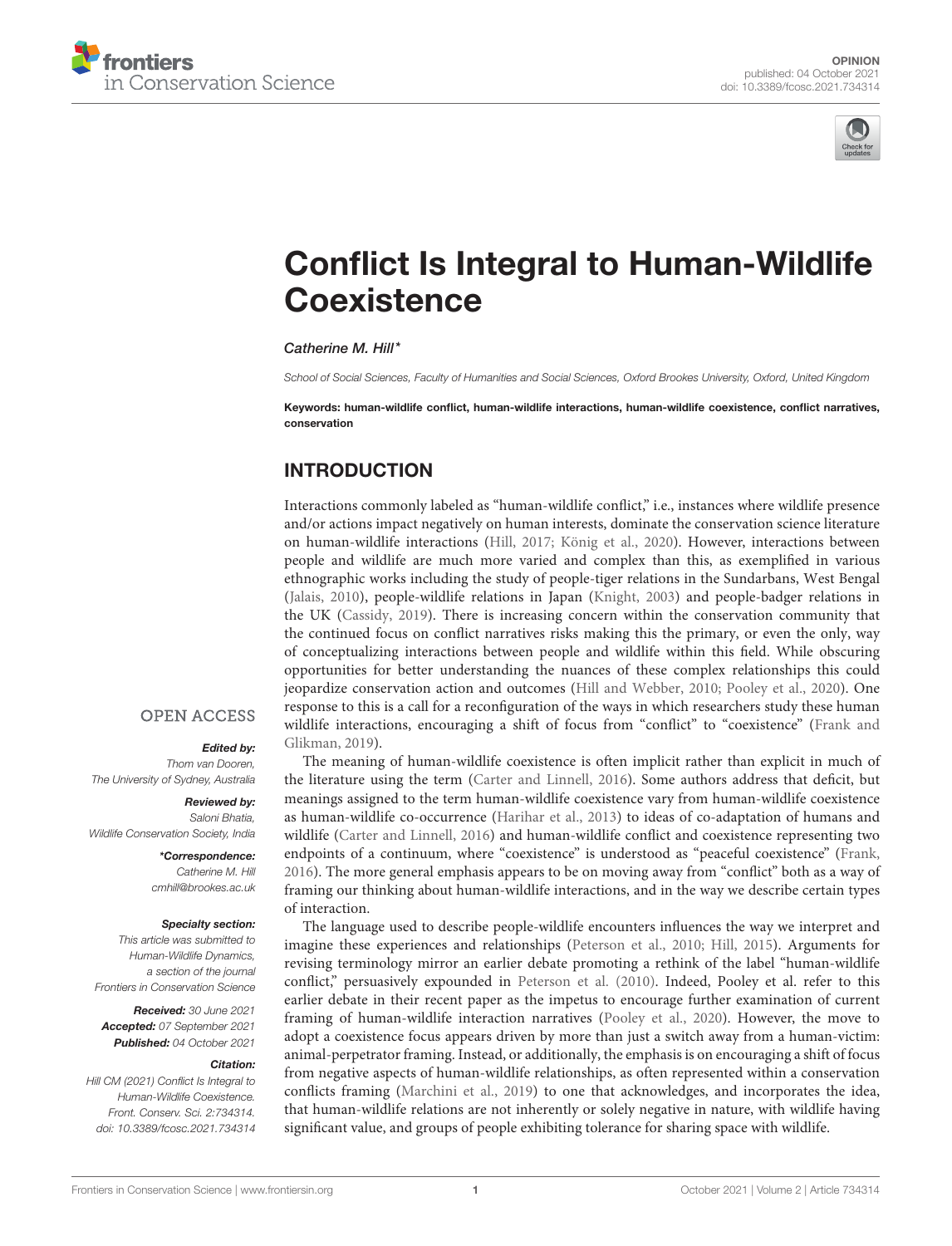However, we should not be too quick to drop conflict as part of the way we understand multi-species coexistence. I propose that we should consider conflict as one aspect or even a necessary condition of human-wildlife coexistence. Additionally, we should be wary of adopting a dualistic model of "conflict" to "coexistence" or a continuum perspective because neither framework adequately represents the complex nature of human-wildlife interactions, which are multifaceted, dynamic and often grounded in time and place.

# CONFLICT AS A COMPONENT OF, OR NECESSARY REQUIREMENT OF, HUMAN-WILDLIFE "COEXISTENCE"

Conflicts about wildlife are complex and nuanced, involving multiple stakeholders, whose priorities, viewpoints and agendas can clash [\(Madden, 2004;](#page-3-12) [Redpath et al., 2013;](#page-3-13) Madden and McQuinn, [2014\)](#page-3-14). The Levels of Conflict framework (Canadian Institute for Conflict Resolution, [2000\)](#page-2-2), adapted by Madden and McQuinn [\(2014\)](#page-3-14) provides a useful analytical construct for understanding the intricacies of conflicts about wildlife. Madden and McQuinn demonstrate that while conflicts about wildlife can exist solely at the "dispute" level, i.e., the bodily, tangible sign of the conflict (e.g., livestock losses to carnivores), conflicts about wildlife rarely exist only at this level. Underlying conflicts exist because of historically unsolved clashes between different human groups leading to resentment, mistrust and even disruptive or uncooperative behaviors. Furthermore, deep-rooted, or identity conflict, occurs when people feel their sense of self or group is threatened, they feel unacknowledged, disempowered, and disrespected [\(Madden and McQuinn, 2014\)](#page-3-14). Consequently, many conflicts around wildlife are entangled within the interactions and relationships between specific human groups, and to understand these conflicts fully we need to explore the underlying issues. In any of these types of scenarios it is different human values, agendas and the interplay of power relations that are key sources of conflict between the different human stakeholders, irrespective of the human-wildlife interactions under scrutiny.

According to Lederach, an academic and practitioner in conflict transformation and peacebuilding, conflict is normal in human relationships. He argues that conflict should be viewed positively, as a marker of the need for, and as a catalyst for, change [\(Lederach, 2003\)](#page-3-15). Moreover, instead of regarding peace as the endpoint "conflict transformation views peace as a continuously evolving and developing quality of relationship" [\(Lederach, 2003;](#page-3-15) pg. 20). The important point is that peace is not static or the end goal of processes adopted to address conflict between protagonists but is a dynamic reflection of the state of relationships. Human interactions and relationships with other humans are "dynamic, adapting and changing," as are human interactions with wildlife [\(Manfredo et al., 2020\)](#page-3-16). Consequently, we should think carefully before removing the concept of "conflict" from narratives about human-wildlife interactions, or to restrict its use to situations where "peaceful" coexistence breaks down.

# CONFLICT AS A CATALYST FOR REFLECTION AND CHANGE IN INTERACTIONS AROUND WILDLIFE

Where conflicts about wildlife arise, or existing conflicts are exacerbated, this can be a result of changes in local human-wildlife relations, including changing wildlife population distribution and density [\(Leong, 2009\)](#page-3-17), changes in human and/or animal behavior [\(Naughton-Treves et al., 2017\)](#page-3-18), and even institutional and policy changes that create social and political discord with other stakeholder groups (McLennan and Hill, [2015\)](#page-3-19). Consequently, conflict should be considered a catalyst for reflection and change. For example, carnivore conflict mitigation strategies in Norway focus on reducing economic impacts (compensation) and providing technical solutions to reduce livestock predation. However, the small Norwegian wolf population is concentrated in areas with little or no livestock production. Therefore, there are relatively low rates of livestock losses in these regions yet there is substantial resistance toward wolf populations in these areas among certain rural groups, including hunters. Analysis of these conflicts about wolves reveal that these are social conflicts involving multiple stakeholder groups [\(Skogen and Krange, 2003\)](#page-3-20). Reducing wolf predation on livestock and increased monitoring of the wolves have done little to reduce conflict narratives. Instead, these actions appear to further alienate stakeholders, including pro-wolf groups, and reinforce rural people's sense that their traditional land use and livelihoods are undervalued and are threatened by the interests of the pro-wolf lobby [\(Skogen, 2017\)](#page-3-21). The persistence of these human-wolf conflict narratives, even in the face of considerable investment of resources into conflict mitigation signals the need for reflection and revision of approach, whereby policies and practices address more closely the concerns and priorities of non-farming stakeholders who currently feel ignored.

## A MUTUALLY INCOMPATIBLE OR CONTINUUM PERSPECTIVE OF HUMAN-WILDLIFE COEXISTENCE IS PROBLEMATIC

Some authors characterize human-wildlife conflict and humanwildlife coexistence as antithetical or mutually exclusive conditions, where human-wildlife coexistence refers to a situation that is conflict-free (e.g., [Crespin and Simonetti, 2020;](#page-2-3) [Jordan et al., 2020\)](#page-3-22). Others see conflict and coexistence as opposite ends of a spectrum. Frank proposed the "conflictcoexistence" continuum, with conflict at one end involving "extreme negative attitudes or behaviors toward a species," progressing via less extreme adverse viewpoints or actions to a point of "no action taken toward wildlife, either positive or negative." The points on this continuum are not fixed, are culturally, socially, and geographically variable, and can differ for individuals and groups over time and according to changing circumstances [\(Frank, 2016\)](#page-3-8).

In both models the implication is that peaceful coexistence is the goal of conflict management or resolution processes.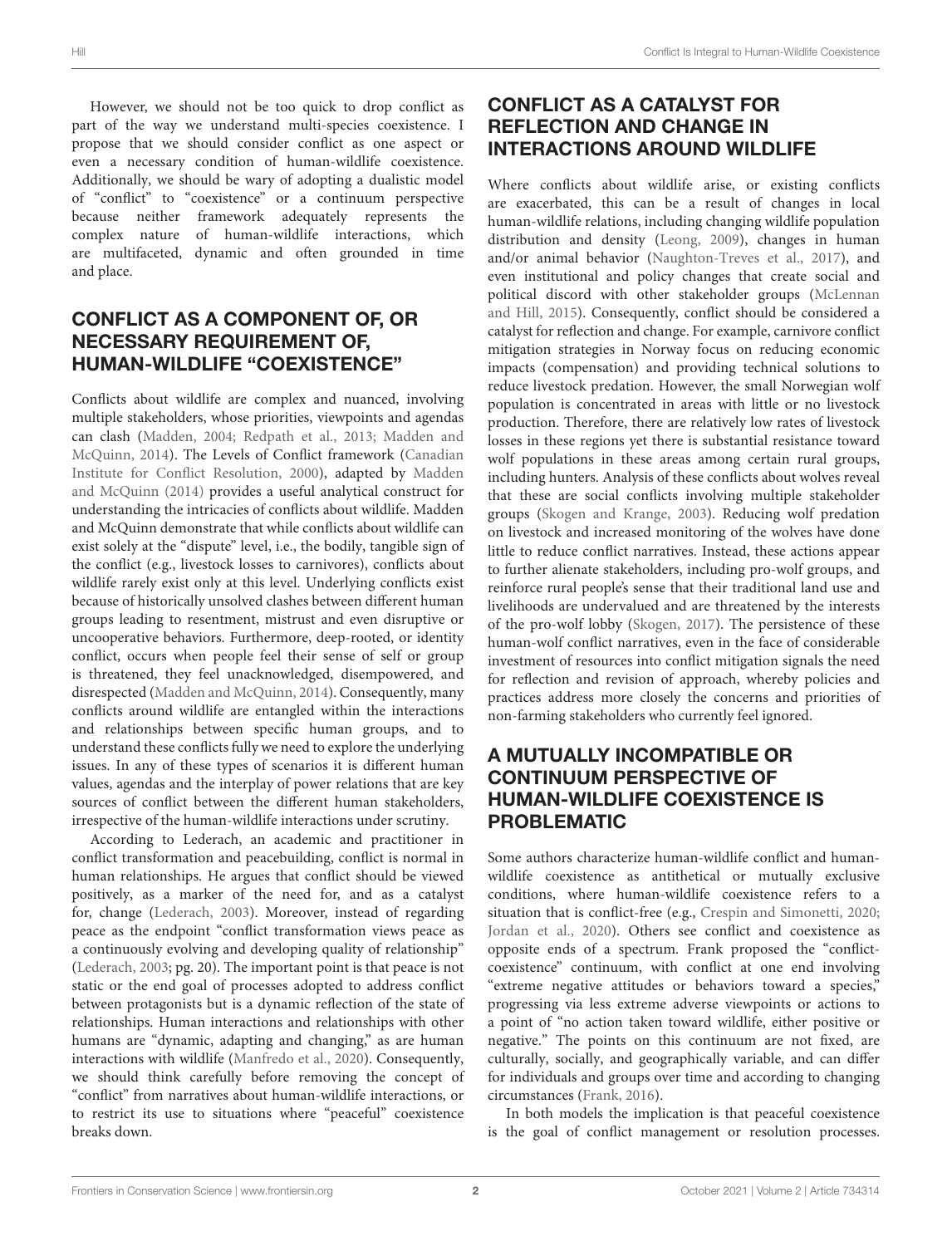But given the complex and fluid nature of human-wildlife relationships, and the recognition that human-human conflicts are often, if not always, part of conflicts about wildlife, representing the relationship between conflict and coexistence as a dichotomy or continuum is problematic.

Human-wildlife relationships are multi-faceted, nuanced, and intricate, and should not be conceptualized solely with reference to types and nature of physical encounters between people and wildlife. Animals have symbolic significance and this symbolic nature can be central to understanding human-animal interactions, whether conflictual, harmonious or both. This is true in the context of conflicts around wildlife, as demonstrated by [Sousa et al. \(2018\)](#page-3-23) in their analysis of local responses to attacks by chimpanzees in Cantanez National Park, Guinea Bissau, and [Skogen \(2017\)](#page-3-21) in his discussion of the wolf and what it symbolizes for rural and urban residents in Norway. In the former instance chimpanzee behavior is used as a vehicle for understanding unwelcome behaviors in human neighbors; in the latter instance, the animal model is a symbol of changing states. For rural Norwegians the wolf symbolizes the decline of rural populations and rural ways of living; for urbanites it symbolizes "an authentic, wild nature" [\(Skogen, 2017;](#page-3-21) pg. 54). Additionally, the symbolic nature of animals is not fixed. Animals can move between categories, as illustrated by Lopez-Fernandez and Frazão-Moreira's analysis of the social construction of the Iberian lynx in Portugal, and its shift in status within rural populations from "pest" to "conservation icon" (Lopez-Fernandez and Frazão-Moreira, [2016\)](#page-3-24). Animals can even straddle categorical boundaries, for example, badgers in the UK, which are legally protected "pests" [\(Cassidy, 2019\)](#page-2-0). Furthermore, viewing animals or interactions with them, within discrete dichotomous categories is not necessarily appropriate. Goldman et al.'s analysis of lion hunting by Maasai in Kenya and Tanzania reveals that lion killing is in response to "overlapping motivations that are simultaneously social, emotional and political" [\(Goldman et al.,](#page-3-25) [2013;](#page-3-25) p. 490), and that adopting an explanation where lion killing by Maasai is viewed as either a cultural activity or a practical response to the threat, of livestock losses [\(Hazzah et al., 2009\)](#page-3-26), is misleading.

As illustrated above the ways in which people interpret and regard wildlife and their actions do not necessarily fall into discrete categories. Animals can simultaneously inhabit different symbolic spaces, shift between, or even straddle, categories. Adopting a dichotomous perspective (good/bad; tolerance/intolerance; conflict/coexistence) is a persuasive approach that is appealing and conceptually easy to understand but is an overly simplified and often inaccurate representation of human-wildlife interactions. Being able to understand, recognize and accommodate the complex and fluid nature of human-wildlife relationships needs to be part of the way we conceptualize human-wildlife coexistence.

### **DISCUSSION**

Human-wildlife interactions, including conflicts about wildlife, are complex and nuanced. [Carter and Linnell \(2016,](#page-2-1) pg. 575) define human-carnivore coexistence as "a dynamic but sustainable state in which humans and large carnivores coadapt to living in shared landscapes where human interactions with carnivores are governed by effective institutions that ensure long-term carnivore population persistence, social legitimacy, and tolerable levels of risk." This framing of human-wildlife coexistence acknowledges the interplay between the biological, ecological, cultural and societal factors inherent in human-wildlife relationships in shared landscapes. Furthermore, the authors acknowledge that where large-bodied carnivores and humans share landscapes, conflicts of interest are likely to arise, either between people and wildlife, or different human-interest groups. Consequently, a permanent, "conflict-less" or "peaceful" state is likely to be unachievable. I suggest that this is not restricted to human-carnivore coexistence but is applicable to humanwildlife coexistence generally, therefore meaningful ways of conceiving human-wildlife coexistence must take this into account.

Transforming conflict into coexistence, where coexistence is the permanent or long-term removal of, or significant decline in discord between the various interest groups is unrealistic. What is important here surely is that "conflict" is not specifically inter-species conflict, i.e., between humans and their wildlife neighbors, but is conflict with others be they human or nonhuman. Furthermore, conflict can be an agent for change, so removing "conflict" from ideas of coexistence is perhaps risky. Conflict, as a state, has value, it should not automatically be viewed as negative and to be avoided but should be understood as part of the experience of multi-species coexistence, and as an indicator of, and force for, change, thereby facilitating long term co-occupancy and even perhaps "sometimes peaceful" coexistence between humans and wildlife.

### AUTHOR CONTRIBUTIONS

The author confirms being the sole contributor of this work and has approved it for publication.

### **REFERENCES**

- <span id="page-2-2"></span>Canadian Institute for Conflict Resolution (2000). Becoming A Third-Party Neutral: Resource Guide. Ottawa: Ridgewood Foundation for Community-Based Conflict Resolution.
- <span id="page-2-1"></span>Carter, N. H., and Linnell, J. D. C. (2016). Co-adaptation is key to coexisting with large carnivores. Trends Ecol. Evol. 31, 575–578. doi: [10.1016/j.tree.2016.05.006](https://doi.org/10.1016/j.tree.2016.05.006)
- <span id="page-2-0"></span>Cassidy, A. (2019). Vermin, Victims and Disease: British Debates Over Bovine Tuberculosis and Badgers. [Switzerland: Palgrave Macmillan. doi: 10.1007/978-3-030-19](https://doi.org/10.1007/978-3-030-19186-3) 186-3
- <span id="page-2-3"></span>Crespin, S. J., and Simonetti, J. A. (2020). Traversing the food-biodiversity nexus towards coexistence by manipulating social-ecological system parameters. Conserv. Lette. 2020:e12779. doi: [10.1111/conl.12779](https://doi.org/10.1111/conl.12779)